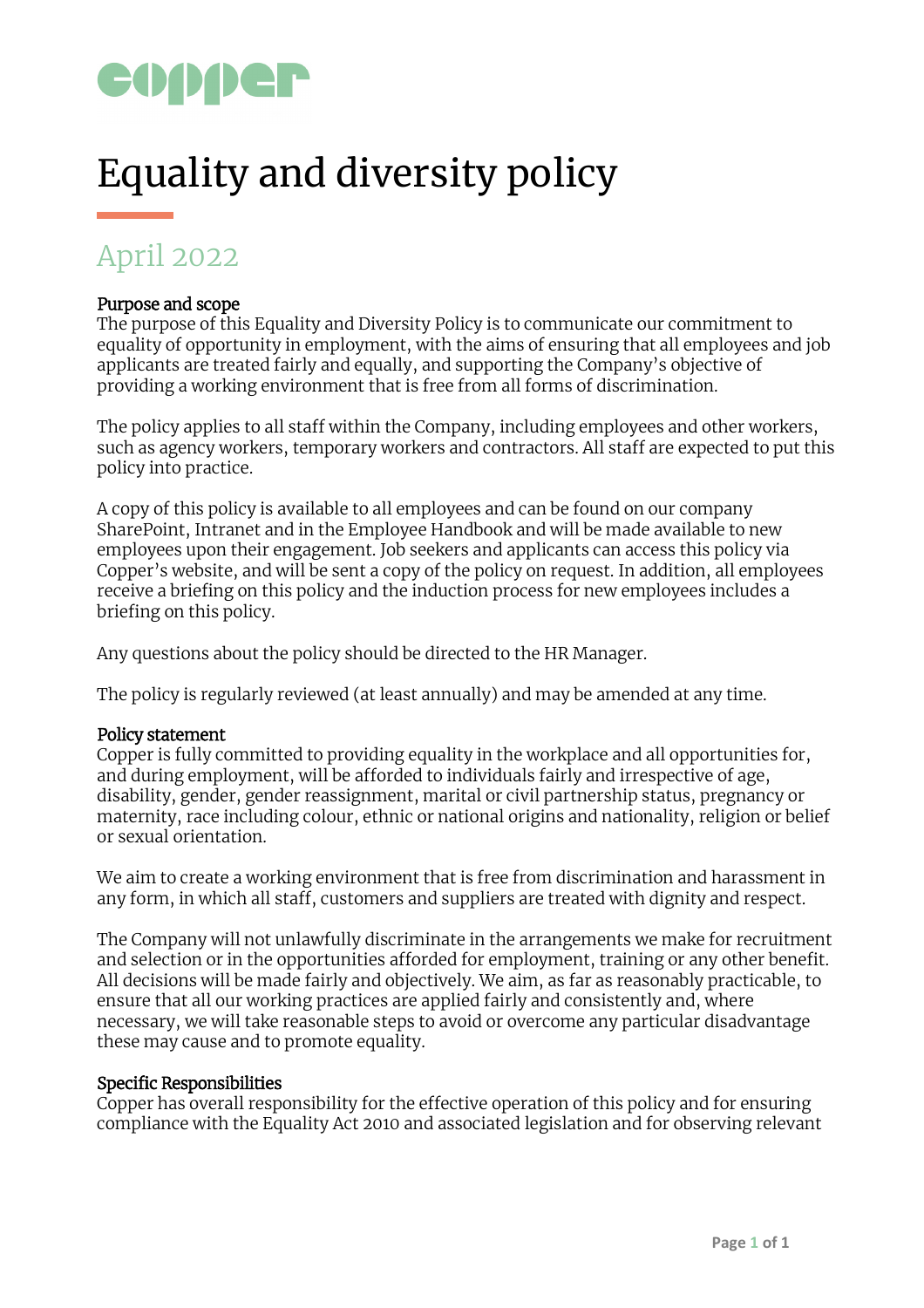Codes of Practice.

The HR Manager is responsible for monitoring and reviewing the policy and for ensuring that all employment-related policies, procedures and practices adhere to this policy.

All staff have a responsibility not to discriminate or harass other staff, clients/customers and suppliers and to report any such behaviour of which they become aware to their Manager, a Director or HR Manager.

Managers are responsible for implementing the Policy and must apply the policy as part of their day-to-day management of the Company. All Managers will receive specific training in this policy and related company processes eg. non-bias interview techniques.

#### Forms of discrimination

The following are forms of discrimination that this policy aims to avoid:

Direct Discrimination occurs when a person is treated less favourably because of a protected characteristic that they either have or are thought to have. Direct discrimination can also occur by way of association, which is when a person is treated less favourably because, for example, their spouse or partner or other relative has the protected characteristic.

Indirect Discrimination occurs when a provision, criterion or practice is applied equally to everyone, but has a disproportionately adverse effect on people who share a particular protected characteristic. A person with the protected characteristic who is disadvantaged in that way has the right to complain.

To be justified the provision, criterion, or practice must be necessary for legitimate business reasons in circumstances where less discriminatory alternatives are not reasonably available.

Victimisation occurs where someone is treated unfavourably because he/she has raised a complaint under this policy or taken legal action, in relation to any alleged act of unlawful discrimination, against the Company or because he/she has supported someone else in doing this.

Harassment is unwanted conduct that violates an individual's dignity or creates an intimidating, hostile, degrading, humiliating or offensive environment. Harassment can take many different forms and may involve inappropriate actions, behaviour, comments, emails or physical contact that causes offence or are objectionable.

Harassment may involve a single incident or persistent behaviour that extends over a period of time and can occur even if someone did not mean to cause offence. It also means that a person can be subjected to harassment by behaviour that is not aimed at them directly but which they nonetheless find unpleasant.

Harassment is always unacceptable and where it relates to a protected characteristic it will amount to an unlawful act of discrimination.

Discrimination arising from Disability - In addition to the above, it is unlawful to treat a person unfavourably because of something that is the result, effect or outcome of their disability, unless the treatment is necessary and can be objectively justified. Furthermore, employers have a duty to make reasonable adjustments to ensure that disabled applicants,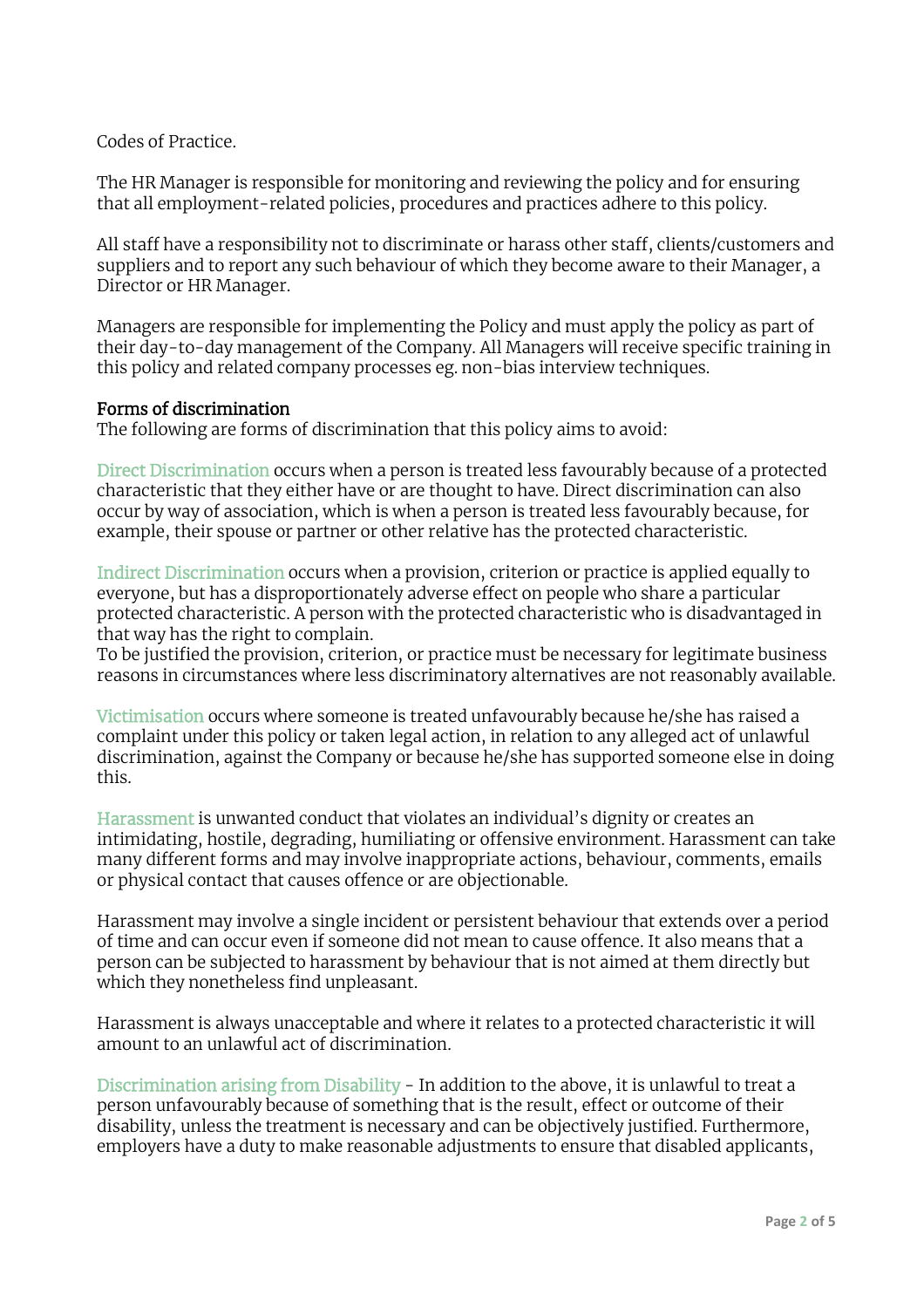employees or other workers are not substantially disadvantaged.

## Creating equal opportunities in the workplace

There are a number of ways in which the Company aims to ensure equal opportunities in the workplace, including:

#### Recruitment and selection

Recruitment and selection procedures will be free from bias or discrimination. Recruitment procedures will be conducted objectively and will be based upon specific and reasonable jobrelated criteria. Please see our interview guidelines, question templates and candidate's skill table Copper Consultancy\Copper Consultancy Data - General\Human Resources\Recruitment (any queries please contact HR). Decisions regarding an individual's suitability for a particular role will be based on aptitude and ability.

We will consider making appropriate reasonable adjustments to the recruitment process to ensure that disabled applicants are not disadvantaged.

Wherever possible, vacancies will be advertised as being suitable for flexible working, to encourage applications from individuals seeking work on a part time or job share basis.

The Company will consider taking appropriate positive action to enable or encourage applications from persons with a protected characteristic that is under represented in the organisation. HR and the Director team are working closely with clients and industry bodies to identify ways to attract more diversity to the company and industry in general.

#### Career development and training

All staff will be given an appropriate induction to enable them to fulfil the responsibilities of their role.

All employees will be encouraged to develop their full potential and we will not unreasonably deny an employee access to training or other career development opportunities. Individual training requirements will be identified as part of an ongoing performance management process and will be determined objectively, taking into account the needs of the business and available resources.

Selection for promotion will be based on objective criteria and decisions will be made on the basis of merit.

#### Terms and conditions

Our terms and conditions of service will be applied fairly and benefits and facilities will be made available to all staff who should have access to them, as appropriate.

The Company operates a pay and benefits system that is transparent, based on objective criteria and free from bias to ensure that all employees are rewarded fairly for their contribution.

Terms and conditions of employment for part-time employees will be provided on a prorata basis to full-time employees. Similarly, the terms and conditions for fixed term employees will be comparable with those given to permanent employees, except when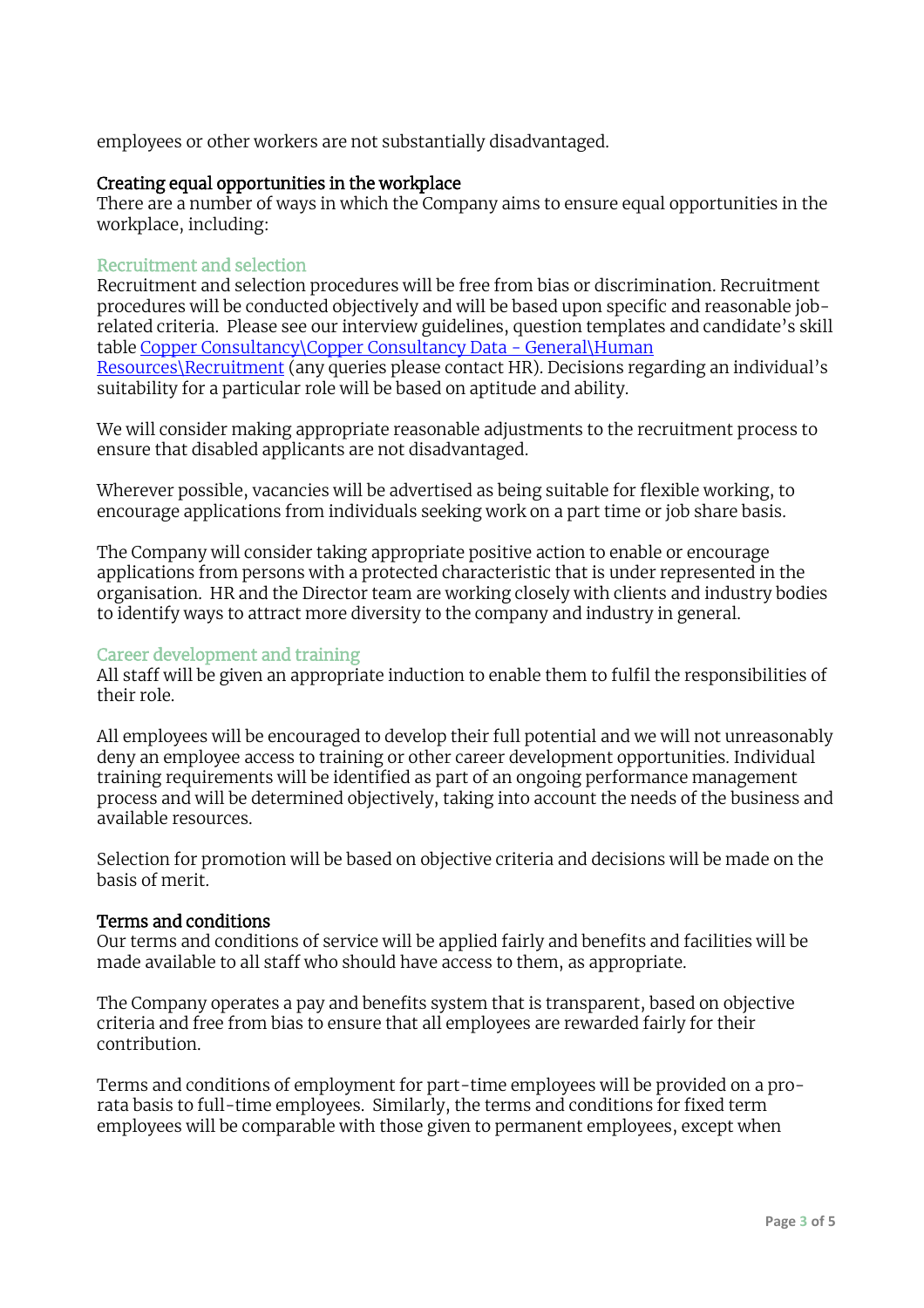different treatment can be objectively justified.

# Employment policies and practices

Copper aims to ensure that employment policies and practices, including any rules or requirements, do not directly or indirectly discriminate and are applied in a nondiscriminatory manner. In particular, we will ensure that all disciplinary decisions are fair and consistent and that selection for redundancy is based on objective criteria.

The Company will consider making appropriate reasonable adjustments to the working environment or any work arrangements that would alleviate any substantial disadvantage these cause staff with a disability.

We will aim as far as reasonably practicable to accommodate the requirements of different religions and cultures and will consider requests from employees to vary or change their working hours to enable them to care for a dependant in accordance with the Company's Flexible Working Policy.

## Working environment

All individuals have a right to be treated with dignity and respect and the Company takes reasonable steps to protect staff from discrimination, bullying or harassment and, in the event of a complaint, we will take appropriate action to prevent, as far as possible, a further occurrence.

All staff are encouraged to report any incidents of inappropriate or unacceptable behaviour at work or that occurs during the course of employment, on or off premises, including at work social events (whether organised by the Company or not) or at formal or informal events involving staff, customers or other work-related contacts.

Copper has a separate anti-harassment policy and procedure for dealing with complaints of harassment.

# Equal Opportunities Monitoring

The Company will monitor the effectiveness of this policy to ensure it is achieving its objectives.

As part of this process we monitor:

- the composition of job applicants and decisions in recruitment (via our candidate's skill table)
- the composition of our workforce (via our annual benchmarking)
- access to training, promotion and other opportunities and benefits (recorded in our training records)
- the impact of our employment policies, including use of the disciplinary and grievance procedure
- dismissals and other terminations

Information collected for monitoring purposes will be treated as confidential and will not be used for any other purpose.

# Raising a complaint of discrimination

If you believe you have been discriminated against, you should raise the matter in accordance with Copper's Grievance Procedure. A copy of the Grievance Procedure can be found here Copper Consultancy\Copper Consultancy Data - General\Human